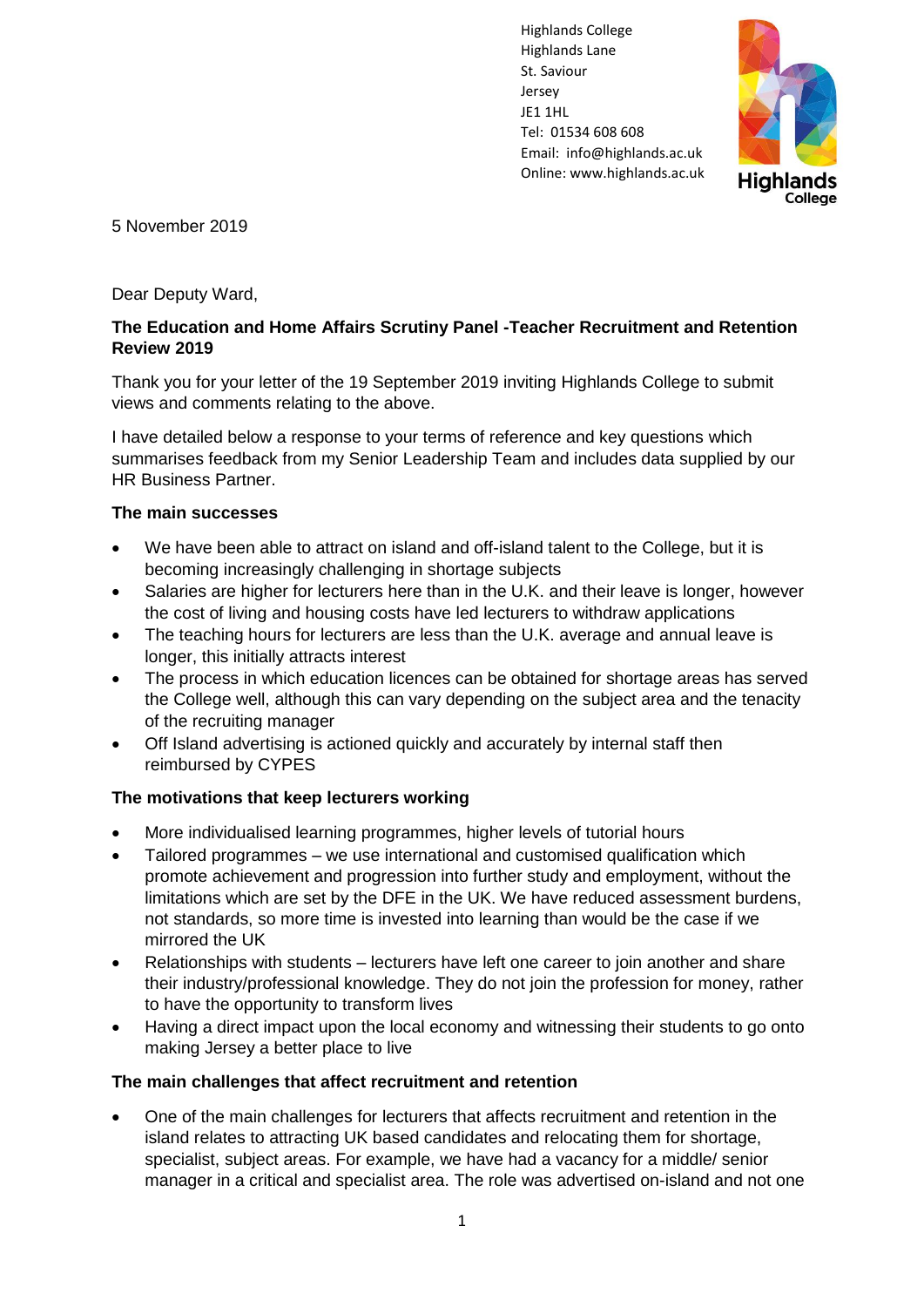wholly suitable candidate applied. It was then advertised off-island. The process of recruiting is extremely slow and bureaucratic, and the onus is now on managers to complete much of the recruitment paperwork even though we don't have access to all systems and information. This puts additional stress on the organisation.

- We sometimes receive multiple expressions of interest and some strong applications from the UK. However, between expression of interest and interview, several candidates either contact us to say they will not be applying or withdraw after being shortlisted. This has been because of the limited support given to an overseas candidate to arrange travel. In all the other cases, candidates explicitly stated that they had compared their existing pay and outgoings and had realised they could not afford to relocate to the island.
- We have had to appoint 'on potential' with significant support plans (paid external mentor, reduced duties). This wastes time and resources which may be better invested in a relocation offer.
- Candidates have commented upon the poor experience they had in terms of gaining information about arranging flights, late notification of key information, lack of support with claiming money back and an inadequate relocation package. A senior member of our team was in post for 3 months before pay was correctly set up in 2018.
- As managers, the process is very time-consuming and paperwork heavy. There is some duplication of information required, and some information that can be hard to track down.

## **What is required to deal better with these challenges?**

- 1. A Service Level Agreement that also includes what we can expect from Peoplehub (we have a quide to our responsibilities, but not an SLA which determines timelines and minimum service expectations)
- 2. A comprehensive, welcoming and detailed information pack for relocating staff about the island, registration cards and taxation. A step by step guide – perhaps an electronic platform with all links and information in one place, like Locate Jersey
- 3. An accommodation list and support regarding finding temporary accommodation discounted would be ideal, as many candidates stay in hotels for at least a month
- 4. One person allocated per recruitment round rather than the 'conveyer belt' approach currently taken, where various staff are involved with the same post and person as they complete different steps
- 5. A named relocation officer in Peoplehub to see through all relocation packages so that prospective staff know who to get in touch with
- 6. A full-time, dedicated HR person for our organisation with knowledge and understanding of our needs, to advise and oversee our side of the process. Also, to support with career and succession planning, as well as learning and development planning. At a similarly sized college in the UK, the management team had the benefit of 4 dedicated HR staff. The lack of onsite support and understanding of how a modern College operates often leads to gaps being filled by the recruiting manager to the best of their ability. From November 2019 to 2020, Highlands will have a HR partner based at the College for a fixed period to support its 389 staff.
- *7.* Bursaries to attract talent back to the island. The UK is now offering bursaries for the first time to Business and Art and Design related graduates between £9000 and £15,000. There are severe shortages in Physics, Mathematics and Modern Foreign Languages *[\(https://www.theguardian.com/education/2019/oct/05/science-and-language](https://www.theguardian.com/education/2019/oct/05/science-and-language-teachers-to-get-9000-staying-on-bonus)[teachers-to-get-9000-staying-on-bonus\)](https://www.theguardian.com/education/2019/oct/05/science-and-language-teachers-to-get-9000-staying-on-bonus).* As we recruit mainly from the UK, we can anticipate the challenges increasing.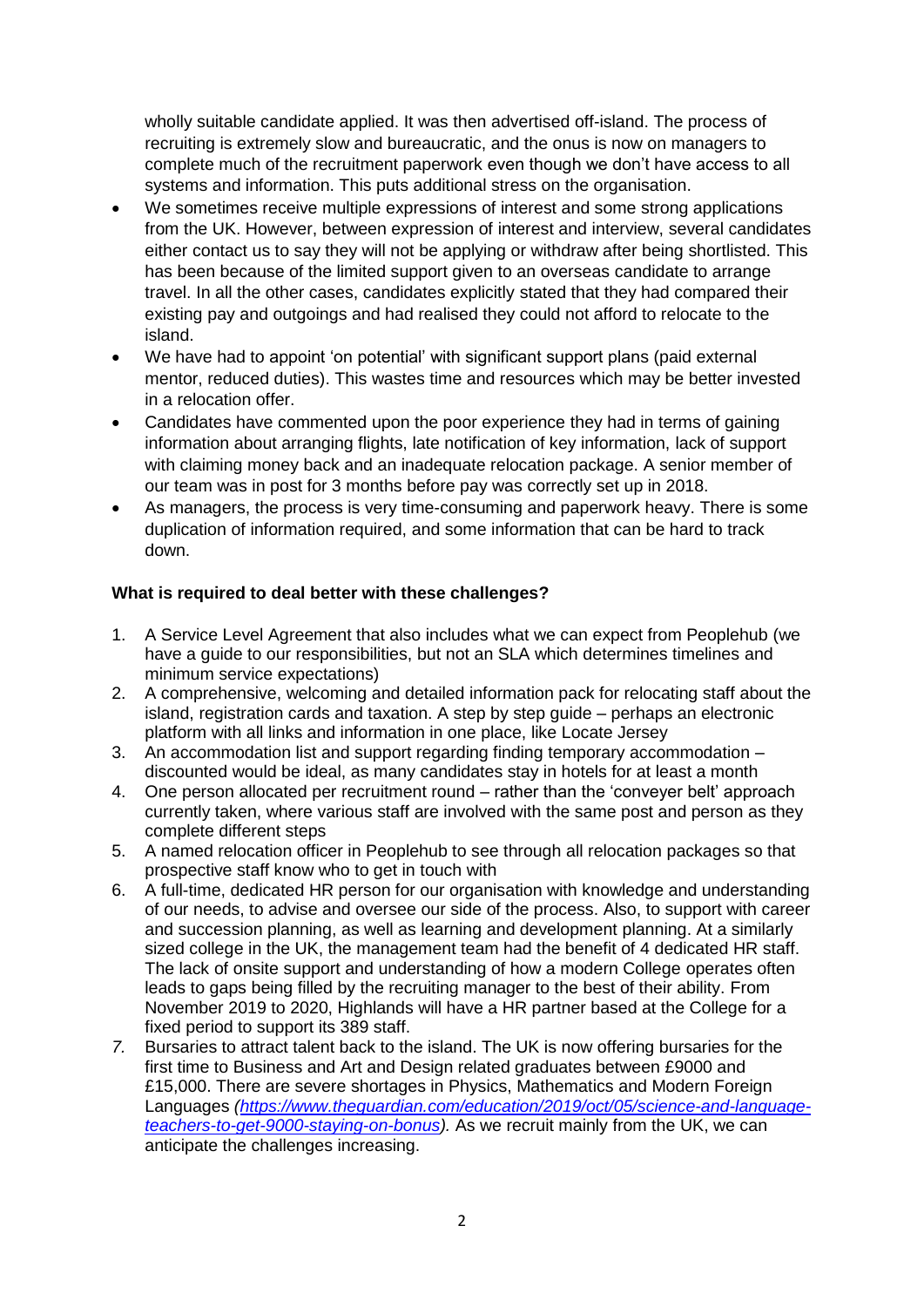#### **What is the impact of poor recruitment and retention of staff on students in the island?**

- $\triangleright$  Our second largest department has been recruiting every year for the last 3 years. Staff have left due to workload, better pay in the finance sector and to retire. This has required lots of resourcing to recruit and to re-train and/or qualify new staff. This has had an impact upon student behaviours.
- $\triangleright$  Research demonstrates that it takes 5 years for a lecturer/teacher to become fluent in their practice and be fully, professionally formed. Staff who are new to the profession bring many positives into the classroom/workshop such as up-to-date industrial knowledge. However, even the most talented will require weekly input on planning and assessment, as well as a mentorship and observations. Even experienced staff from the UK, require extra support to learn the College's tracking and support systems. This puts pressure on staff already in post and reduces time spent on innovation in their practice.

### **Is there a wide field of vacancies or small pool to recruit?**

- $\triangleright$  As an example, one Assistant Principal who line manages 5 departments, has recruited 10 staff in two years. 50% were recruited off-island. The field of applicants was often small, even from the UK.
- $\triangleright$  Technical areas offer the greatest challenge an electrician or plumber can earn more than a beginner lecturer. Even though the annual leave and working environment are better, if the applicants have a mortgage and a family they may not move into lecturing because they cannot afford to. Further Education requires dual professionalism, qualified in your field and as a lecturer. During the banking crisis we recruited easily into Computing and Business; attracting consultants and experienced finance professionals. Recently, this has not been the case.

### **Recruitment and Retention Data for Highlands College Lecturing staff**

Please see below the data supporting Lecturer Recruitment and Retention as per your request over the last 5-year period.

It is important to note that all data is excluding zero-hour staff, and the leaver data is only based on staff leaving the Government of Jersey entirely:

| <b>Staff Group</b>                    | 2015 | 2016 | 2017 | 2018           | 2019 (August<br>2019) | <b>Total</b> |
|---------------------------------------|------|------|------|----------------|-----------------------|--------------|
| <b>Heads &amp; Deputies</b>           | 6    |      | 2    |                |                       | 9            |
| <b>Highlands College</b><br>Lecturers | 6    |      | 4    | 8              | 6                     | 31           |
| <b>Teaching Assistants</b>            |      |      | 4    | $\overline{2}$ | 3                     | 10           |
| <b>Total</b>                          | 13   | ⇁    | 8    | 10             | 9                     | 41           |

The number of staff that have left the profession;